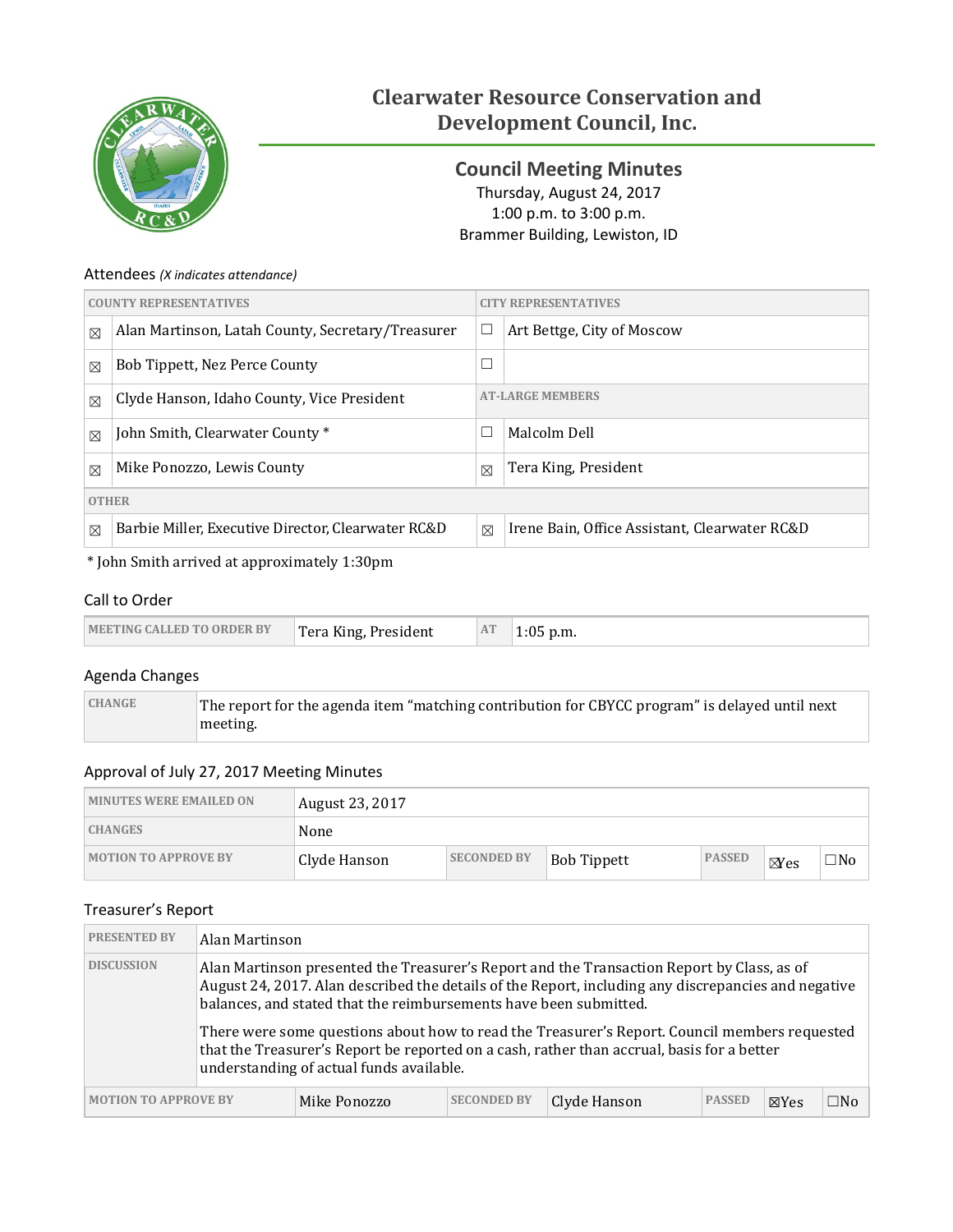|                   | <b>FY 2018 BUDGET UPDATE</b>                                                                                                                                                                                                                                                                                                                                                                   |  |  |  |  |
|-------------------|------------------------------------------------------------------------------------------------------------------------------------------------------------------------------------------------------------------------------------------------------------------------------------------------------------------------------------------------------------------------------------------------|--|--|--|--|
| <b>DISCUSSION</b> | Alan, Tera, and Barbie met recently to discuss the budget. Alan asked for suggestions and ideas from<br>any members about the budget. They plan for the budget to be sent out before the annual meeting.<br>Barbie included a FY 2017 Budget Actuals-to-Date report in the meeting packet. Allen reported that<br>we are ahead of last year for total money in the Council Operations account. |  |  |  |  |

#### Executive Director's Report

| <b>PRESENTED BY</b>                               | Barbie Miller |  |  |  |  |
|---------------------------------------------------|---------------|--|--|--|--|
| <b>EXECUTIVE COMMITTEE VOTES BY EMAIL</b>         |               |  |  |  |  |
| There were no votes by email.                     |               |  |  |  |  |
| <b>ACTIVITIES, ACCOMPLISHMENTS, &amp; UPDATES</b> |               |  |  |  |  |

- 1) Two of the Wildlife Habitat Restoration Initiative employees have applied for other jobs. It will be difficult to retain the employees as the end of the season nears. The replacement for the previous turnover has already started working.
- 2) Barbie has not heard any updates regarding the Memorandum of Agreement discussed at the last meeting concerning sponsorship of the WHRI graduate student Deborah Blanscet.
- 3) The GEM Trail easement discussed at our last meeting was brought before Idaho County, and they will hold the easement. A copy of the agreement with the land owner is available if anyone is interested. The Council has no involvement with the easement.
- 4) A grant application was submitted this week in the amount of \$9,634.50 for the support of the Two Degrees NW Artisan Trail Guide. The grant is through Inland Northwest Community Foundation.
- 5) The Laura Moore Cunningham Foundation grant the Inland NW Food Network applied for was declined by the Foundation.
- 6) The Forest and Fun Camp did not receive the grant they applied for through Bogs.
- 7) Inland NW Food Network has received their Federal 501(c)3 status. They requested that the next Council check run be the final one for them. Barbie asked them to send a formal letter of withdrawal. There was a question from the Council about our obligation to pay, or not, any bills if there is not enough money. Barbie indicated that the Professional Services contract with the INWFN Executive Director, Teri McKenzie, is their largest monthly expense, and the contract specifies that we will only pay Teri's professional service fees and expenses up to the funds available in the account. Barbie talked to the INWFN's new bookkeeper about the necessity of processing donations through the Council as long as the INWFN is still sponsored by the Council.
- 8) Margie Kinzel with Nez Perce County recently contacted Barbie regarding Wildland Urban Interface funding. They have a 2016 Idaho Department of Lands grant for the Waha region, and their Project Manager has expenses for completing the MOU that precedes the grant start date. The funds for this have been covered under the WUI grant before. Barbie responded to Margie that the BLM agreement we had that provided WUI funds expired September 30, 2016, and we are waiting to hear how the funds under the new BLM agreement will be administered to know if there will be any funds available for WUI assistance.
- 9) Kristi Halford with Harris and Co. has accepted a position with another accounting firm. Kristi works with other Harris and Co. accountants in preparing our tax returns and annual audits.
- 10) We received the Landeck & Forseth bill in the amount of \$234 for legal advice regarding the GEM Trail easement. We pursued the legal advice on behalf of the project, but we had not considered who would pay for the legal services. The consensus of the Council is that since we requested the services, we should pay the bill.

| <b>CONCLUSIONS</b>          | Motion to approve payment of the bill from Landeck & Forseth from Council Operations funds. |              |                    |             |               |                        |              |
|-----------------------------|---------------------------------------------------------------------------------------------|--------------|--------------------|-------------|---------------|------------------------|--------------|
| <b>MOTION TO APPROVE BY</b> |                                                                                             | Clyde Hanson | <b>SECONDED BY</b> | Bob Tippett | <b>PASSED</b> | $\mathbb {Y}\text{es}$ | $\square$ No |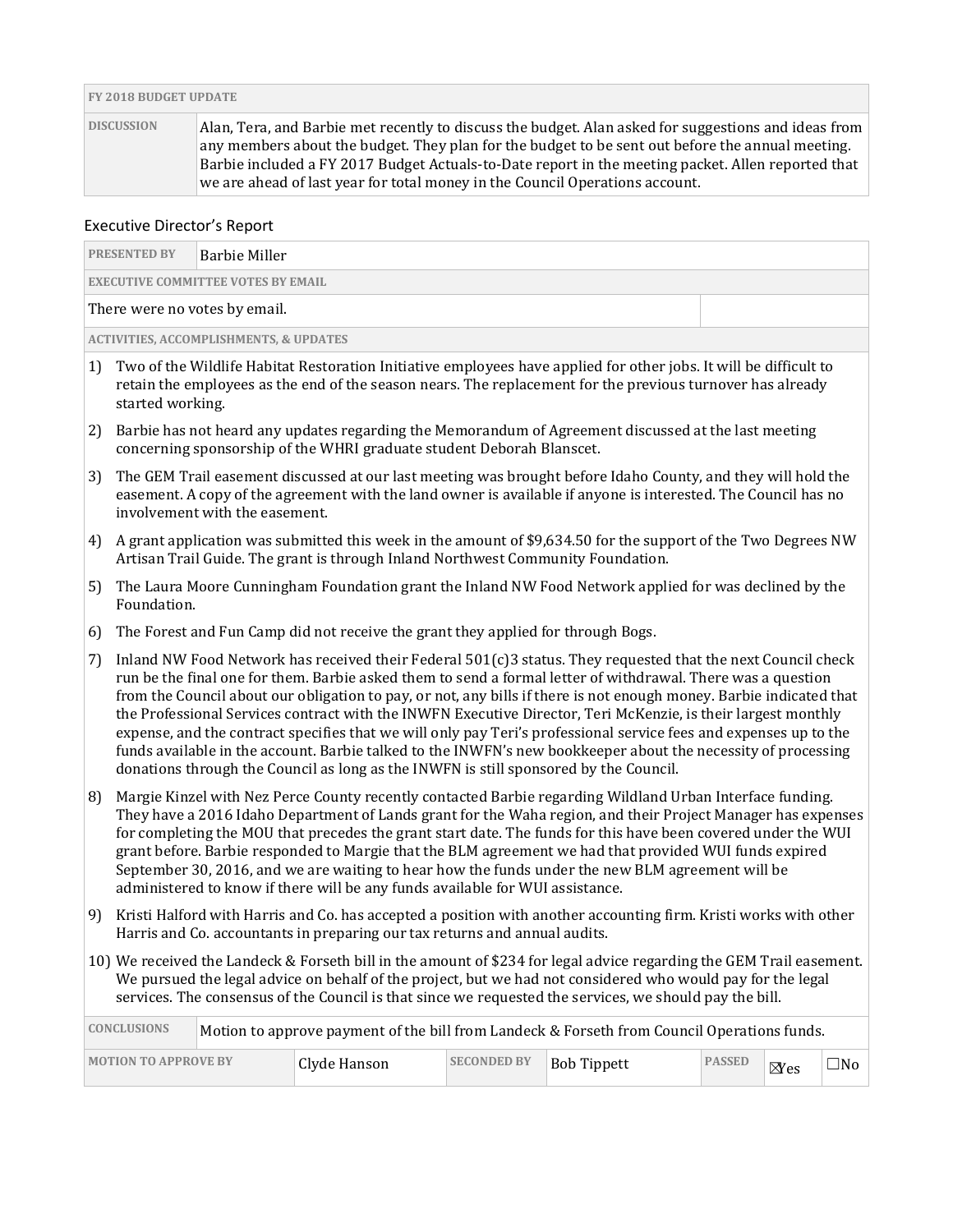| <b>PRESENTED BY</b> | Tera King and Barbie Miller                                                                                                                                                                                                                                                                                                                                                                                                                                                                     |
|---------------------|-------------------------------------------------------------------------------------------------------------------------------------------------------------------------------------------------------------------------------------------------------------------------------------------------------------------------------------------------------------------------------------------------------------------------------------------------------------------------------------------------|
| <b>DISCUSSION</b>   | The season-end banquet for the CBYCC crews was successful with approximately 100 attendees.<br>Barbie and Tera had an after-action meeting the next day with the Forest Service and a couple of<br>other partners and received some good constructive comments and suggestions for ways to<br>improve, operationally, next year. We already have the funding in place for next year based on this<br>year's budget.                                                                             |
|                     | Barbie stated that Joni Packard, youth partnership coordinator with the Forest Service, reported<br>that our program is 2% of the national program funding and 20% of the regional program. Our<br>success is getting a lot of attention, and Joni has already asked for YCC money in reserve for the<br>program, in addition to what we already have. They are discussing a new agreement because half<br>the funds under this agreement are CFLR funds, and that program will be ending soon. |
|                     | Clyde was contacted by one of the parents in Grangeville who was not aware of the program before<br>this year. He relayed that the impact on his child was a very positive and life changing.                                                                                                                                                                                                                                                                                                   |
|                     | Tera received word from Carol Hennessey that the Forest Service has funding for a residency<br>program that would be specific to kids from urban areas, placing them in places like Powell for the<br>summer; pairing them up with a local Forest Service crew.                                                                                                                                                                                                                                 |
|                     | Another aspect of our program that has caught the attention of the Forest Service is the CBYCC<br>Information Assistant position, an expansion of the program made without incurring additional<br>overhead expense. The Forest Service was pleased with the performance of this frontliner<br>employee, and there's a good chance he may work into a career with the Forest Service as a result.                                                                                               |

## CBYCC Report

## Approval of Modification to CBC GEM Trail contract with Jahn Studio

| <b>PRESENTED BY</b>         | <b>Barbie Miller</b>                                                                                                                                                                                                                                                                                                                                                    |                |                    |                    |               |                |              |  |
|-----------------------------|-------------------------------------------------------------------------------------------------------------------------------------------------------------------------------------------------------------------------------------------------------------------------------------------------------------------------------------------------------------------------|----------------|--------------------|--------------------|---------------|----------------|--------------|--|
| <b>DISCUSSION</b>           | Mary Jahn contracts with the CBC in developing and marketing the GEM Trail signage. The CBC is<br>asking for an extension of her contract to pursue the next phase of tasks and deliverables for the<br>GEM Trail project. Under the continuation, Ms. Jahn will contribute an in-kind donation of<br>approximately \$3,600, which is almost 40% of the total contract. |                |                    |                    |               |                |              |  |
| <b>CONCLUSIONS</b>          | Motion to approve the Jahn Studio contract extension.                                                                                                                                                                                                                                                                                                                   |                |                    |                    |               |                |              |  |
| <b>MOTION TO APPROVE BY</b> |                                                                                                                                                                                                                                                                                                                                                                         | Alan Martinson | <b>SECONDED BY</b> | <b>Bob Tippett</b> | <b>PASSED</b> | $\boxtimes$ es | $\square$ No |  |

## Revision to Clearwater RC&D Council Bylaws

| <b>PRESENTED BY</b> | Tera King                                                                                                                                                                                                                                                                                                                                                                                                                                       |
|---------------------|-------------------------------------------------------------------------------------------------------------------------------------------------------------------------------------------------------------------------------------------------------------------------------------------------------------------------------------------------------------------------------------------------------------------------------------------------|
| <b>DISCUSSION</b>   | Last meeting, we discussed modifying our Bylaws, mainly because we were having trouble getting a<br>quorum with the current body of the council. The recommendation was to change the quorum<br>requirement from five to four members. Barbie submitted a revised copy of the Bylaws to the<br>council which changed the number of members required from five to four, with a simple majority<br>vote of the members in attendance at meetings. |
|                     | Some things to consider:                                                                                                                                                                                                                                                                                                                                                                                                                        |
|                     | We have had to cancel several Council meetings because there has not been a quorum to<br>$\bullet$<br>conduct business.                                                                                                                                                                                                                                                                                                                         |
|                     | Is it wise to allow just three votes (simple majority) to make a decision when there are only<br>$\bullet$<br>four members present?                                                                                                                                                                                                                                                                                                             |